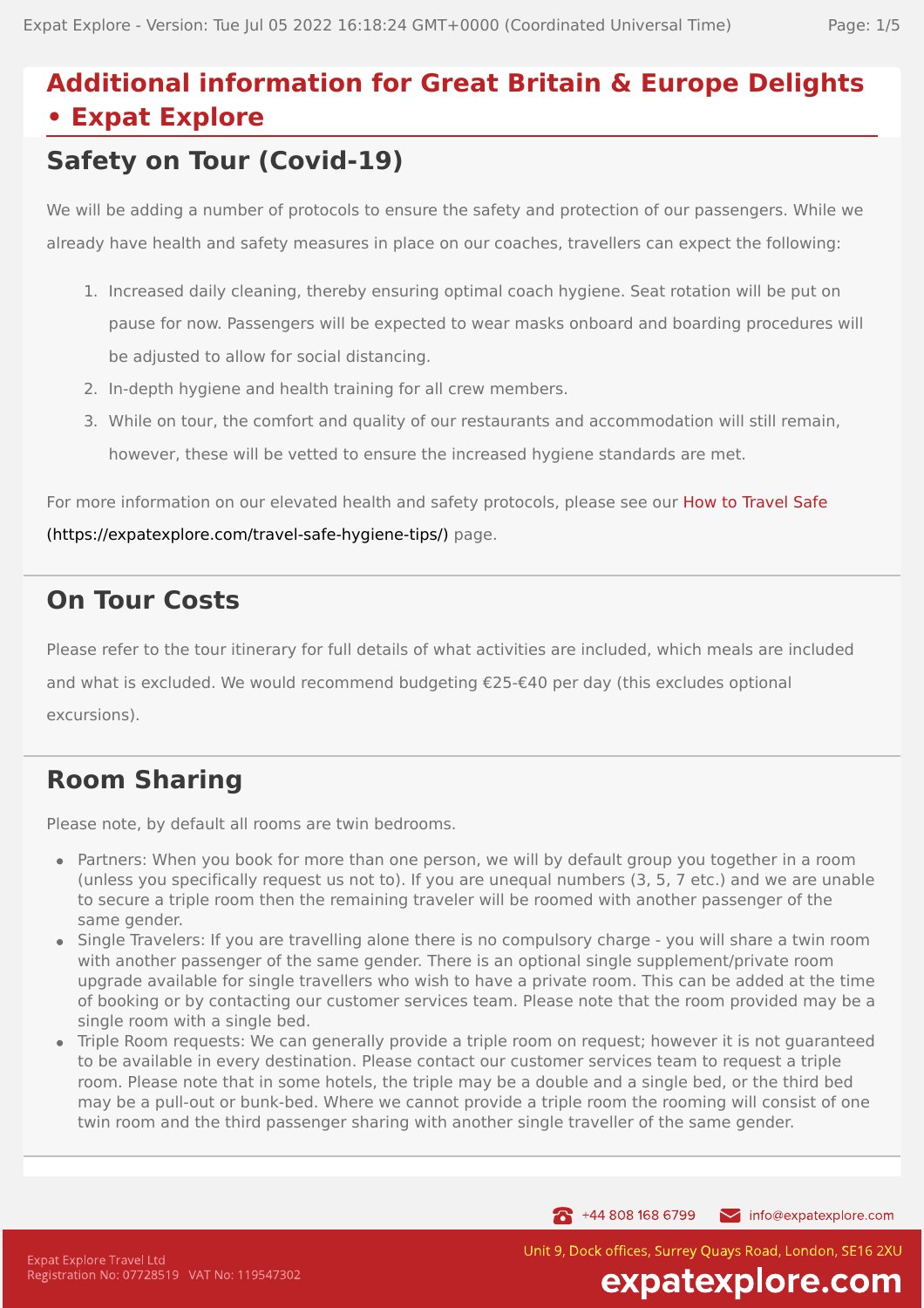## **Free Time**

On this tour, you will enjoy some free time to explore at your own pace. Free time gives you the opportunity to see more of a destination. This is a chance to embark on one of Expat Explore's popular optional excursions or simply see aspects of a city, town or destination that interest you but are not included on the tour itinerary.

### **Optional Excursions**

Filling your free time with optional excursions is popular with Expat Explore travellers. Your itinerary will list the excursions on offer and your tour leader will be able to give you more details on the excursion. All of our optional activities have been expertly chosen to ensure they will give travellers a unique, safe, fun and memorable experience. Many travellers opt-in for various optional excursions so you will most likely have the comfort of spending more time with a group you are already familiar with.

#### **Explore Your Way**

Travellers are also able to set off on their own during free time. This is your opportunity to spend your time however you would like; visit a museum, try out the local cuisine or take a stroll around new neighbourhoods. You can even revisit spots included in the itinerary that you really enjoyed the first time! Your tour leader is on hand with great recommendations. The choice is yours to make the most of your free time!

### **Visas**

Certain nationalities may require a visa(s) for this tour. Please see our visas page [\(https://expatexplore.com/visas/\)](https://expatexplore.com/visas/) for more information. It is your responsibility to contact the relevant embassies to confirm your visa requirements. We provide support documentation upon request. Simply contact us [\(https://expatexplore.com/contact-us/\).](https://expatexplore.com/contact-us/)

## **Passports**

This should be valid for at least six months after you have returned home from your trip. You should also have several blank pages as Visas and entry/exit stamps can take up a whole page.

## **Plugs & Adapters**

144 808 168 6799 info@expatexplore.com

Unit 9, Dock offices, Surrey Ouays Road, London, SE16 2XU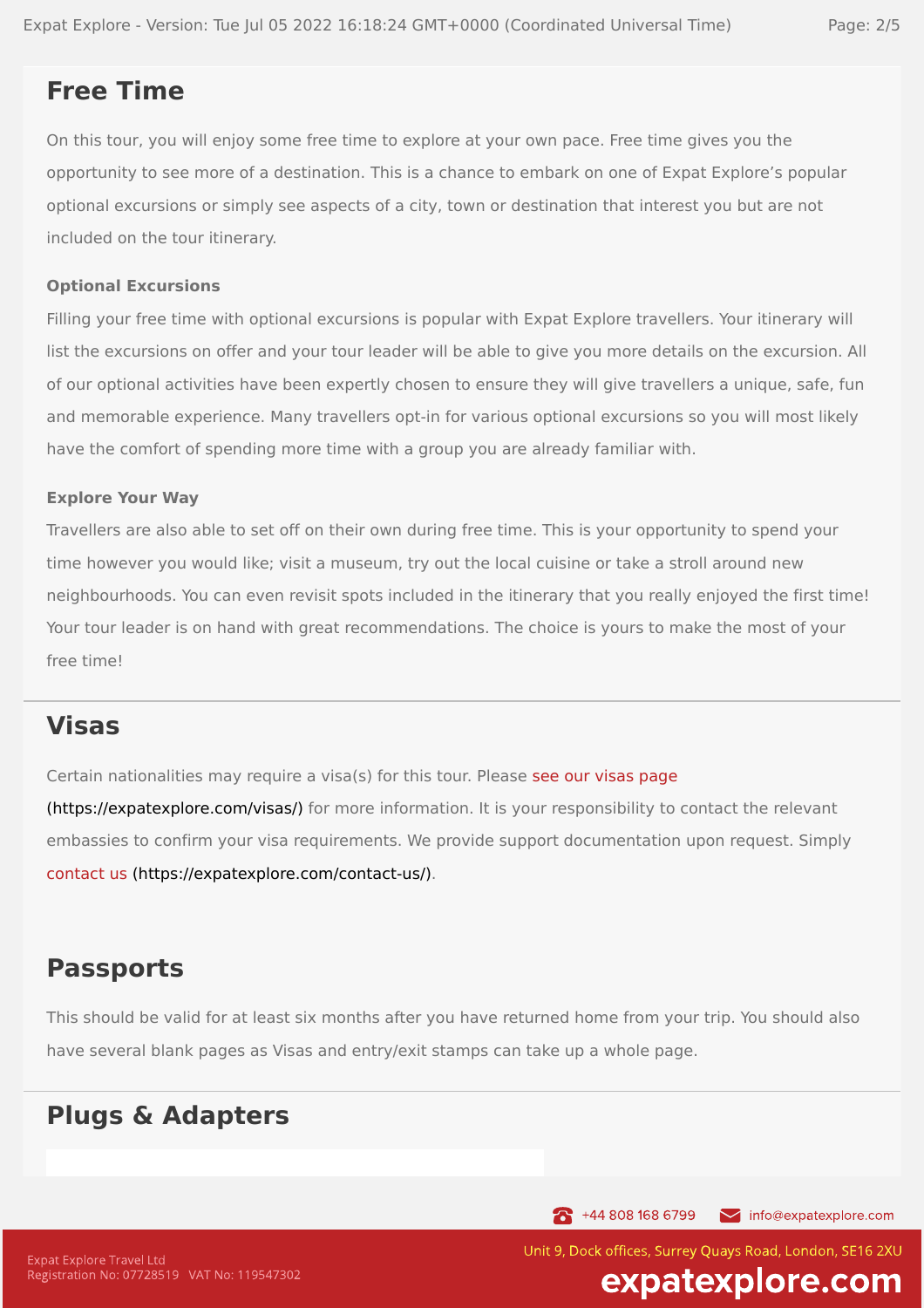

 $\bullet$  +44 808 168 6799 info@expatexplore.com

Expat Explore Travel Ltd<br>Registration No: 07728519 VAT No: 119547302

Unit 9, Dock offices, Surrey Quays Road, London, SE16 2XU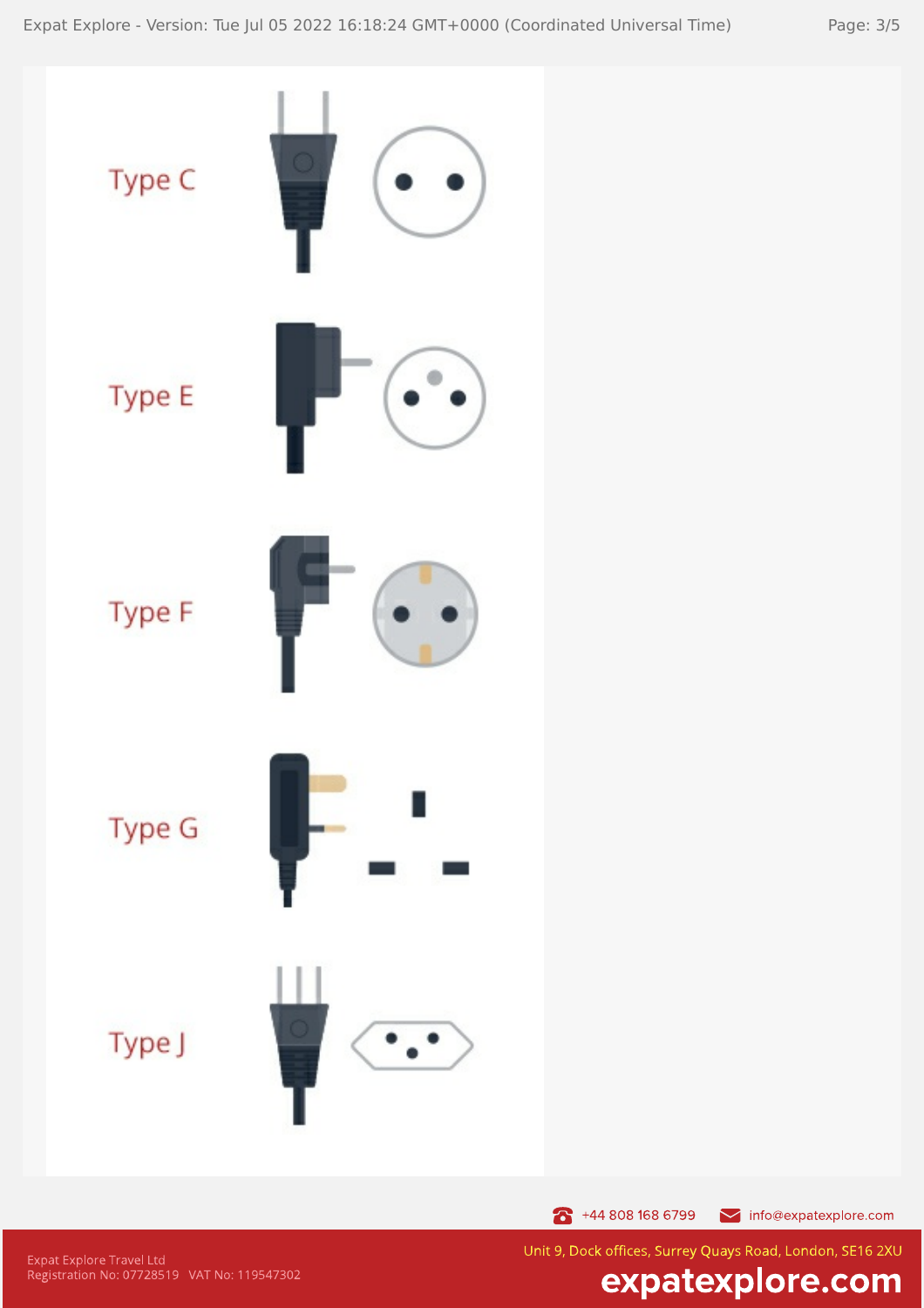## **Pre-Departure Information**

Your tour starts and finishes in London. Please have a look at our essential tour information [\(https://expatexplore.com/tours-help/?t=30018\)](https://expatexplore.com/tours-help/?t=30018) page for detailed information.

### **Excluded**

### **International flights**

Travel to the start point and from the end point is not included. We recommend using Sky Scanner to find the best deals on international flights.

### **Travel insurance**

For a relatively small price, travel insurance provides you with the peace of mind so that you can enjoy your tour without any worries. All passengers travelling on an Expat Explore tour are required to have valid travel insurance cover, and you are responsible for arranging your own insurance - if you need assistance please contact our Customer Service [\(https://expatexplore.com/contact-us/\)](https://expatexplore.com/contact-us/) team who will be able to put you in touch with our travel insurance partners.

## **Children On Tour**

Please note: No children under 10 years of age are allowed on Expat Explore tours.

Minors (between 10 and 18 years of age) must be accompanied by a parent or guardian who accepts full responsibility for them. Unaccompanied minors will not be accepted on tour. Expat Explore reserves the right to decline any booking at our discretion.

## **Traveller Comfort**

We welcome all travellers on our tours but we would like to ensure your comfort and enjoyment, so please ensure that you are happy with the below information and level of fitness required.

Expat Explore tries to be as accommodating as possible, however, our tours are unfortunately not designed for people travelling with wheelchairs or severe mobility issues.

Our tours are fast paced because they are designed for you to see the most a destination has to offer. We

144 808 168 6799 info@expatexplore.com

Unit 9, Dock offices, Surrey Ouays Road, London, SE16 2XU